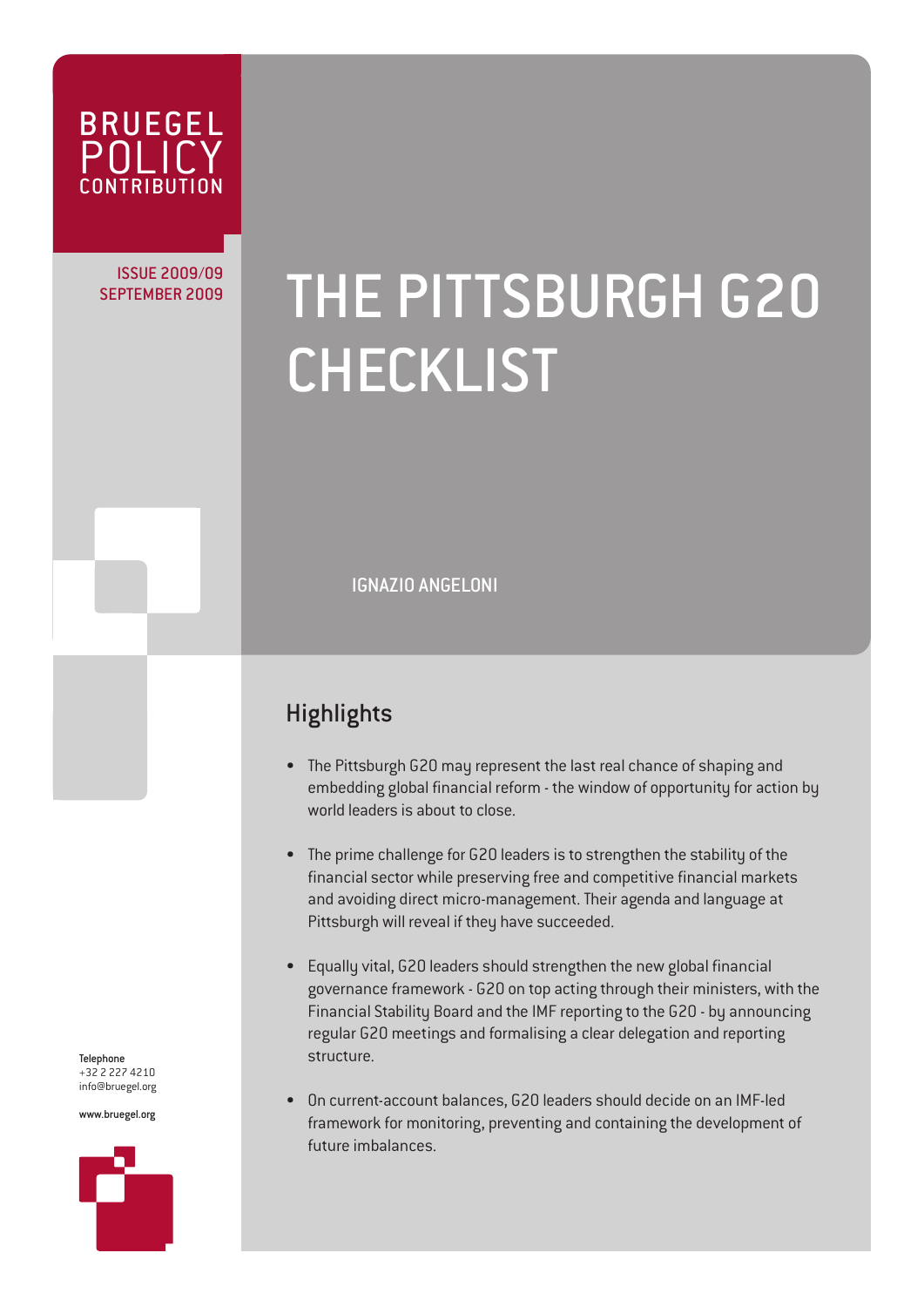BRUEGEL POLICY **CONTRIBUTION** 

## THE PITTSBURGH G20 CHECKLIST

#### IGNAZIO ANGELONI, SEPTEMBER 2009

#### **INTRODUCTION**

On 24 September the G20 leaders will reconvene in the North-American city of Pittsburgh for a new round of talks on economic and financial issues. Two main questions on the agenda: what (more) needs to be done to re-emerge from the worst crisis since the Great Depression, and how global finance needs to change to prevent similar crises occurring again. These last two years, as painful as they have been, leave behind a rich legacy of experience on how modern financial systems work and may fail. This is useful in designing a coherent reform programme, but not enough to move forward. Behind a web of technicalities, financial sector reform is an inherently political process; providing impulse and guidance for action is the challenge the leaders face in this important meeting.

In spite of its high stakes, the summit is attracting little attention and expectations are low. National debates are concentrated on other issues – health reform in the US; electoral uncertainty and other malaises in Europe; the social costs of the recession everywhere – only indirectly related to financial reform. Public opinion, though deeply sensitive to parts of the agenda, is largely unaware of the upcoming meeting; even economists are distracted, in spite of their calls to 'draw lessons from the crisis'. In the financial markets there is a tangible desire to move on, restart the music and resume the party. The 'backto-normal' atmosphere risks extending to policy circles, where the comfort of routine is always a temptation. In this context, Pittsburgh may

represent in many ways a *last chance*; the window of the leaders' attention seems about to close, and the task of financial reform about to move back to a more technical level.

Between this challenge and their many constraints, leaders will need to compromise between ambition and realism. Objectives will have to be concrete, focused, grounded in a shared interpretation of the recent experience, and commensurate to the available political capital. No grand designs – akin for example to a new Bretton Woods-like agreement – appear feasible or necessary at this stage. One risk is in fact that, as the convoy of post-crisis reform approaches its last stop at Pittsburgh, overambition and conservatism, apparently battling on opposite fronts, may reinforce each other, weakening the outcome and producing the essential preservation of the status quo. An even more serious one is that attention may focus on specifics, perhaps politically appealing, while the broad picture is lost.

In this context it is useful to sketch a list of what Pittsburgh may reasonably achieve. The following are some personal views limited to the key focal area of financial reform, leaving out themes that, though likely to feature in the discussions, are relatively peripheral (for example the design of exit strategies, or climate change). My shortlist of potential 'deliverables' includes the following:

1 Restore confidence in free (but well functioning) financial markets. The leaders' deliberations and public communication will

*'In spite of its high stakes, the Pittsburgh summit is attracting little attention and expectations are low. National debates are concentrated on other issues; public opinion is largely unaware of the upcoming meeting; and even economists are distracted.'*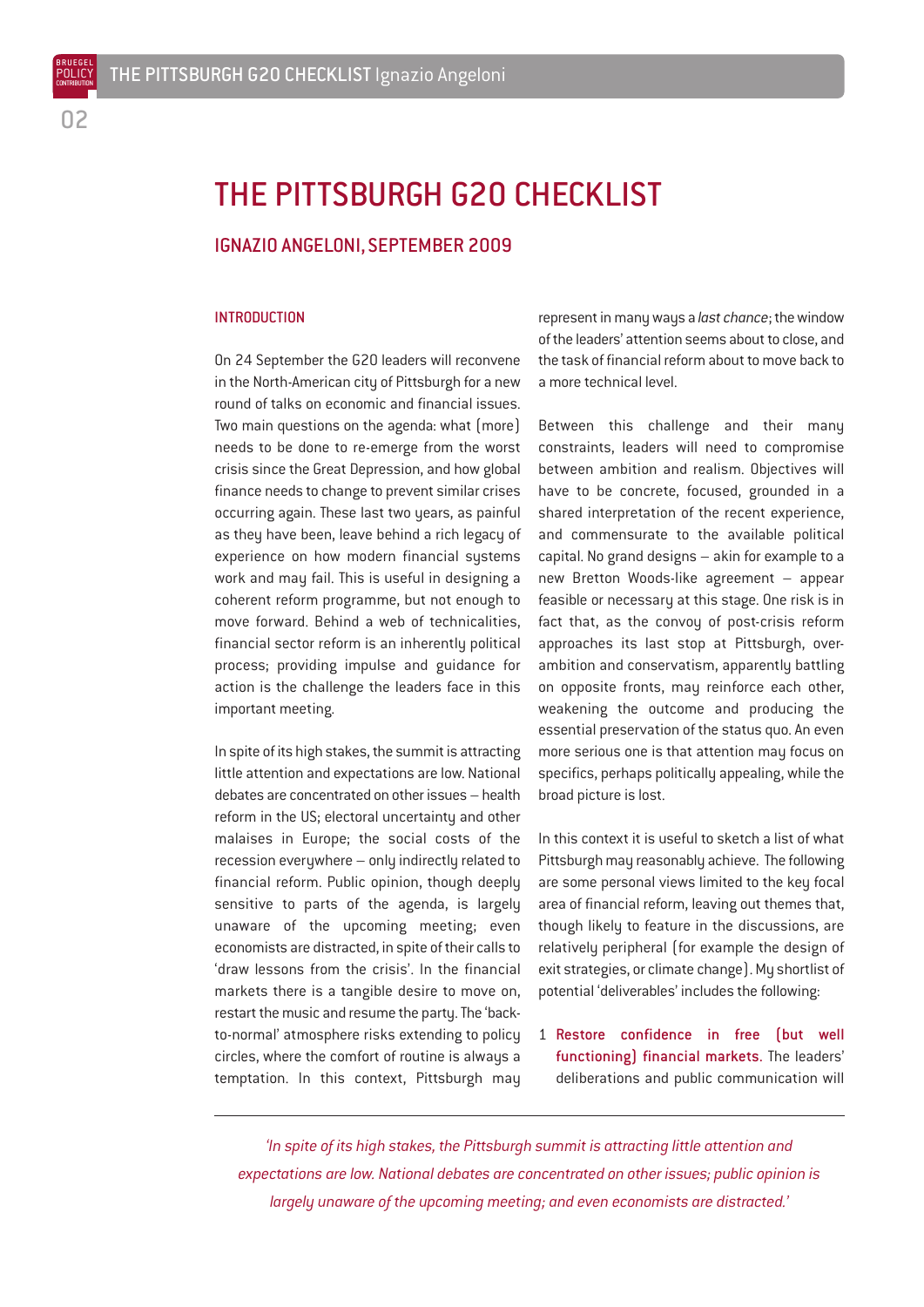BRUEGEL POLICY **CONTRIBUTION** 

signal how far governments wish to go in broadening their command over the financial sector. The challenge is to strengthen its stability while preserving free and competitive financial markets and avoiding direct micromanagement.

- 2 Enhance global financial governance. The institutional changes of the last two years go quite far in the right direction. The new governance framework, with the G20 leaders on top acting through their ministers, the Financial Stability Board (FSB) and the IMF, should be strengthened by announcing regular meetings of the G20 leaders and establishing a clear delegation and accountability framework.
- 3 Deal with systemic risk in the financial sector. The creation of new bodies to monitor systemic financial risks is already underway in both Europe and the US. The leaders can contribute by strengthening their cross-border consistency and the cooperation between them and with other bodies.
- 4 Reshape micro-prudential regulation. In this very technical area leaders can contribute predominantly by establishing or restating broad principles and delegating, mainly to the FSB.
- 5 Create a framework to cope with global imbalances. Large and persistent currentaccount imbalances were among the factors contributing to the crisis. There are signs that they may rise again. Leaders should re-take the initiative by establishing through the IMF a framework for monitoring, preventing and controlling the development of imbalances in the future.

#### BALANCING FREE MARKET AND STATE CONTROL

After a wave of deregulation in the last quarter century, the climate has changed: there is now much support for a return to heavier regulation and controls in the financial sector. Will this happen, and where will it lead? In spite of their complexity these questions cannot be ignored because they are implicitly behind some key issues to be discussed at the summit. The challenge here is eschewing ideology and preconceived arguments, and making sure that any new (hopefully better) regulation is based on a shared and sound interpretation of the recent experience. Deliberations and communication by the leaders will, in this respect, provide important signals.

Two examples can help make the point. Fingers have repeatedly been pointed at financial derivatives, accused in general of being a means of unproductive speculation and a source of systemic risk. Credit default hedging instruments were indeed a component of the rapid spread of new risk-sharing instruments that preceded the turmoil. What critics rarely mention is that the predominant part of the derivative markets, those for hedging interest-rate and exchange-rate risk, have continued to operate smoothly throughout the crisis despite the large and unpredicted changes in both interest and exchange rates during the period. These long-standing derivative markets and their infrastructures have created no systemic risk. Problems arose for over-the-counter instruments such as credit default swaps and options, subject to counterparty risk due to the absence of central clearing arrangements. The appropriate response is to identify ways to make derivative instruments more transparent and safer, eschewing indiscriminate judgements and even more mandatory (and ineffective) restrictions on certain instruments or transactions. This is a technical task on which financial regulators are at work: witness for example the initiatives undertaken recently in the US and under discussion in Europe to introduce for credit risk derivative instruments the use of central clearing counterparties and margin calls, as in the more traditional derivative contracts. Any opposition to these reforms from the financial industry should be firmly resisted.

A much more delicate issue relates to the possibility of applying restrictions or guidelines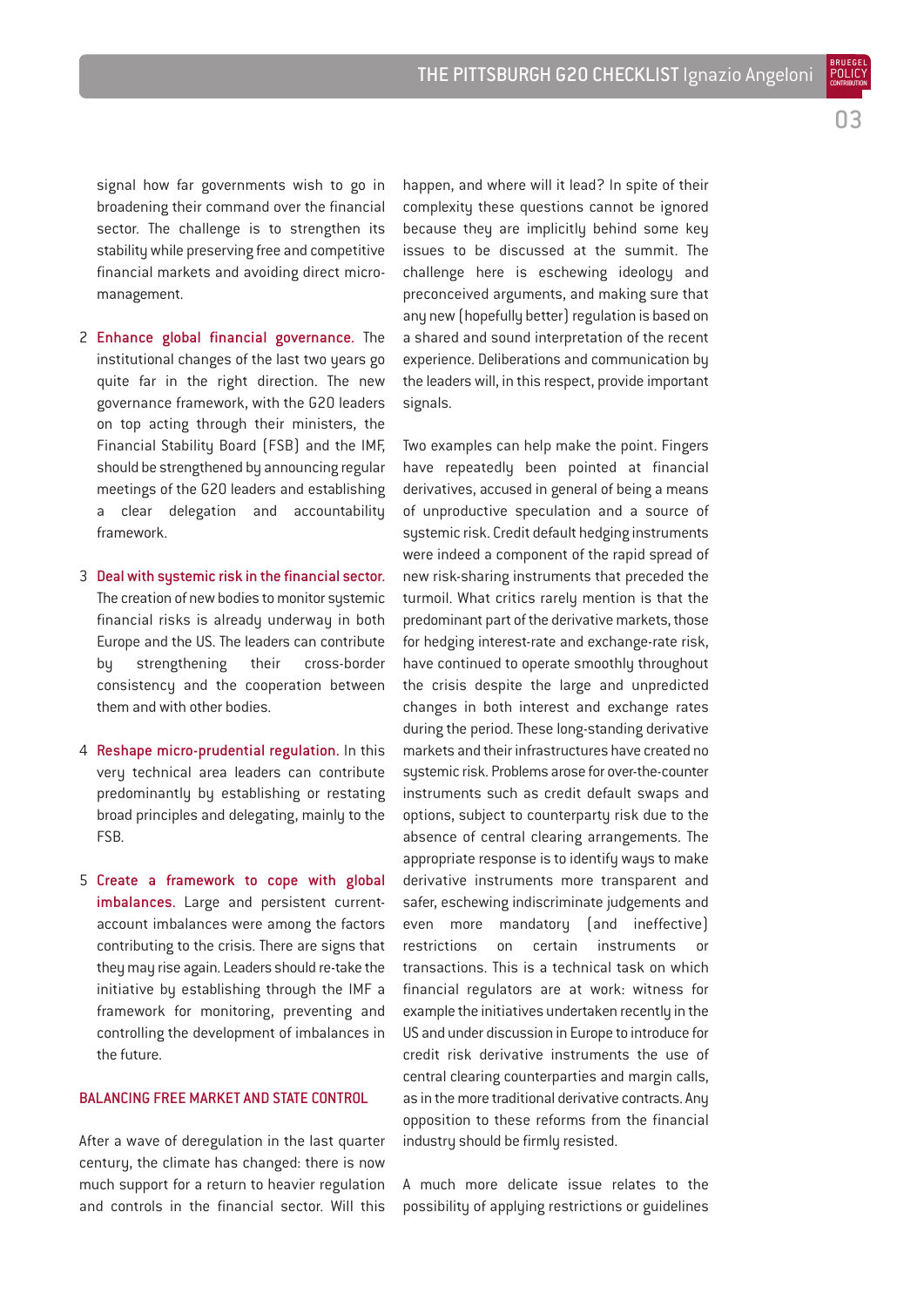on the compensation of financial managers. It is a fact that the post-1980s deregulation was accompanied (and perhaps, in part, caused) by a sharp increase in managerial compensation, everywhere but in finance particularly. Typically, the distribution of individual rewards has been heavily and increasingly skewed towards the extremes. Whether this was necessary to provide the right incentives and justified by the returns obtained by managers for their companies is controversial. Many believe it was not. A more pragmatic question is how much can usefully be achieved by top-down restrictions that, by their nature, are crude and easy to elude. Another approach consists in empowering the corporate boards and other internal controls, perhaps using internationally agreed principles as a guide – the FSB has recently published a document on this. Too often, administrative boards fail to exercise sufficient scrutiny over managerial compensation levels, either because they are captives of management or on account of other less easily identifiable concerns. Rewarding longer-term corporate performance serves the company itself by making it safer and sustainable, not only the general public or the taxpayer; this should be more generally understood. Financial supervisors can monitor the decisions of corporate boards and exercise moral suasion if needed.

These examples and other similar ones highlight the risks of overreaction in the regulatory response. Direct measures of compulsion are easily circumvented, as experience demonstrates, particularly in financial markets. But this is not the only danger. They are also likely to weaken individual and corporate responsibility and accountability, the very elements that one should strengthen. A risk manager applying a mechanical rulebook or a financial officer subject to extensive controls will probably, after these have been complied with to the satisfaction of their boards, feel less responsible for the company's overall risk profile. A compensation committee that has fulfilled all legal requirements in designing its top managers' bonus structure, possibly using any available loopholes, will regard all other concerns about rewarding risk awareness as redundant.

Corporate responsibility and accountability are essential components of a stable and smoothfunctioning financial system. They should be fostered through all means.

Though national regulators are ultimately responsible in their jurisdictions, regulatory arbitrage will tend to exert pressure towards a similar regulatory stance. The leaders in Pittsburgh can set the tone here. Success will require, in this respect, striking a delicate balance between what national constituencies demand – often tighter or punitive regulation – and what stands a good chance of being effective and avoiding collateral damage. On financial reform, deliberations and communication by the leaders can best consist of establishing guiding principles and objectives rather than of binding microdecisions. Building the appropriate incentive structure and monitoring its performance are tasks better left to regulators and supervisors and their international coordination fora – mainly the FSB, the committees of supervisors and other standard-setting bodies. This does not exclude (actually it requires) close control of the process by leaders and their ministers through regular reporting.

#### ENHANCING GLOBAL GOVERNANCE

The years preceding the crisis witnessed a further acceleration of the degree of interdependence of the international financial system. The integration process had been in motion for decades, as is well known, with two phenomena advancing in parallel. First, national systems have become more interconnected with the increased volume of international capital flows in industrialised as well as in emerging countries. Second, large financial institutions (banks, institutional investors) progressively expanded their cross-border activities. The two processes are self- reinforcing: on the one hand large financial institutions operating across borders are engines of capital flows; on the other the diversification of portfolio holdings by households and firms requires, and gives rise to, the presence of geographically diversified financial players.

 $\mathsf{n}\mathsf{\Lambda}$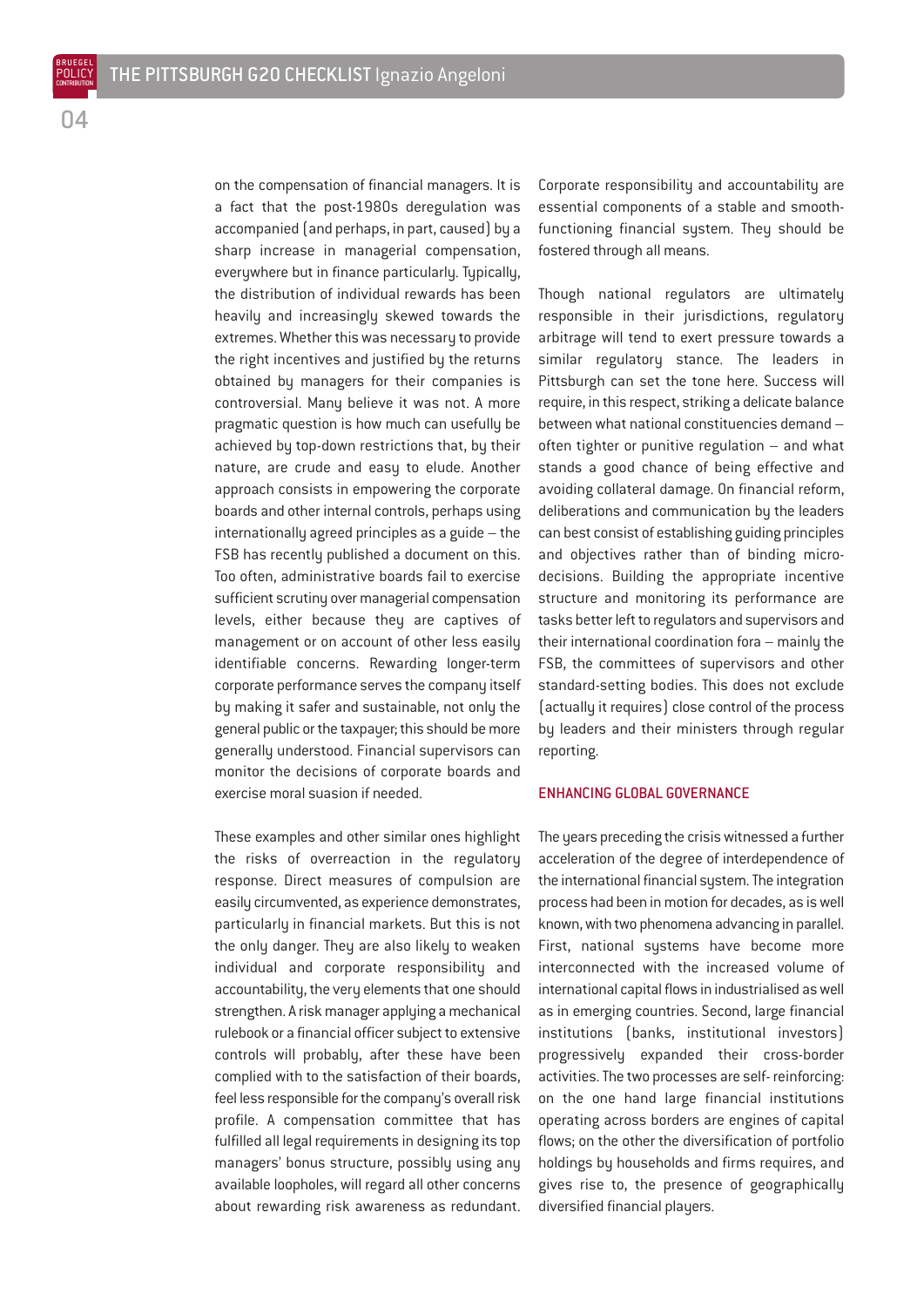05

BRUEGEL POLICY **CONTRIBUTION** 

*'On financial reform, deliberations and communication by the leaders can best consist of establishing guiding principles and objectives rather than of binding micro-decisions. This does not exclude (actually it requires) close control of the process by leaders.'*

The acceleration is not surprising in the light of other simultaneous changes in the financial markets. The decade preceding the crisis saw a remarkable expansion of risk-sharing techniques and instruments. In a way, this crisis *is* a crisis of risk sharing, not in the sense that financial diversification is harmful but that its implications need to be better understood and controlled. A major channel was credit derivatives. By separating credit from other financial risks and transforming them into separately tradable components, credit default swaps and other related instruments have added a new important dimension to the geographical diversification of risks, within and across borders. Securitisation compounded the phenomenon by transforming traditional retail instruments, such as mortgages or personal loans, into widely distributed negotiable securities. These developments have, besides weakening bank monitoring, also contributed to a much more interconnected financial system (across institutions and across frontiers).

Setting aside any self-defeating financial protectionism, the regulatory response to these developments should be a corresponding increase in the cooperation among financial regulation and supervision authorities, in different forms: from mere information exchange among authorities through cooperation to a sharing of objectives and instruments. The reason is simple: financial interdependence implies that the domestic financial environment, shaped by national regulation, can increasingly affect market participants residing in other jurisdictions, without the control of their respective regulators. Only systematic coordination among authorities (leading in certain respects to a single authority) can correct for the asymmetry. The most frequently voiced objection against close supervisory harmonisation – that budgets for financial rescues belong to the national taxpayer

and are ultimately governed by national politics – loses its force in a globally integrated financial market. Benefits and costs from last-resort lending or other types of rescue extend to nonresidents anyway, hence the link between supervisory responsibilities and bearing the cost of their potential failure is severed anyway. Virtually all recent episodes of instability or failure of major financial institutions have involved crossborder players. Making international supervisory cooperation consistent with having national public budgets requires, among other things, the definition of mutually agreeable burden-sharing arrangements to be applied when public support is provided to large cross-border conglomerates.

Remarkably, many institutional changes occurring in the last two years have been consistent with this reasoning. Three of them are particularly important.

First, at an early stage of the crisis, in October 2007, the ministers and governors of the G7 decided to entrust the coordination of the crisismanagement response to an international body, the Financial Stability forum (FSF), composed of the financial market authorities (ministries of finance, central banks and securities market regulators) of the G7 countries and other systemically relevant financial centres. Created in the aftermath of the Russian crisis in 1998, the FSF had for years remained a secluded forum among financial officials, with little decisionmaking or coordination ambitions. The crisis changed its role markedly. After October 2007, the FSF took a leading role in organising the regulatory response to the crisis, delivering, in April 2008, a comprehensive list of recommendations addressed to national and international financial regulators. At the IMF Spring meetings of 2008, the G7 endorsed the recommendations and asked the FSF itself to monitor their implementation. A new process of international financial governance,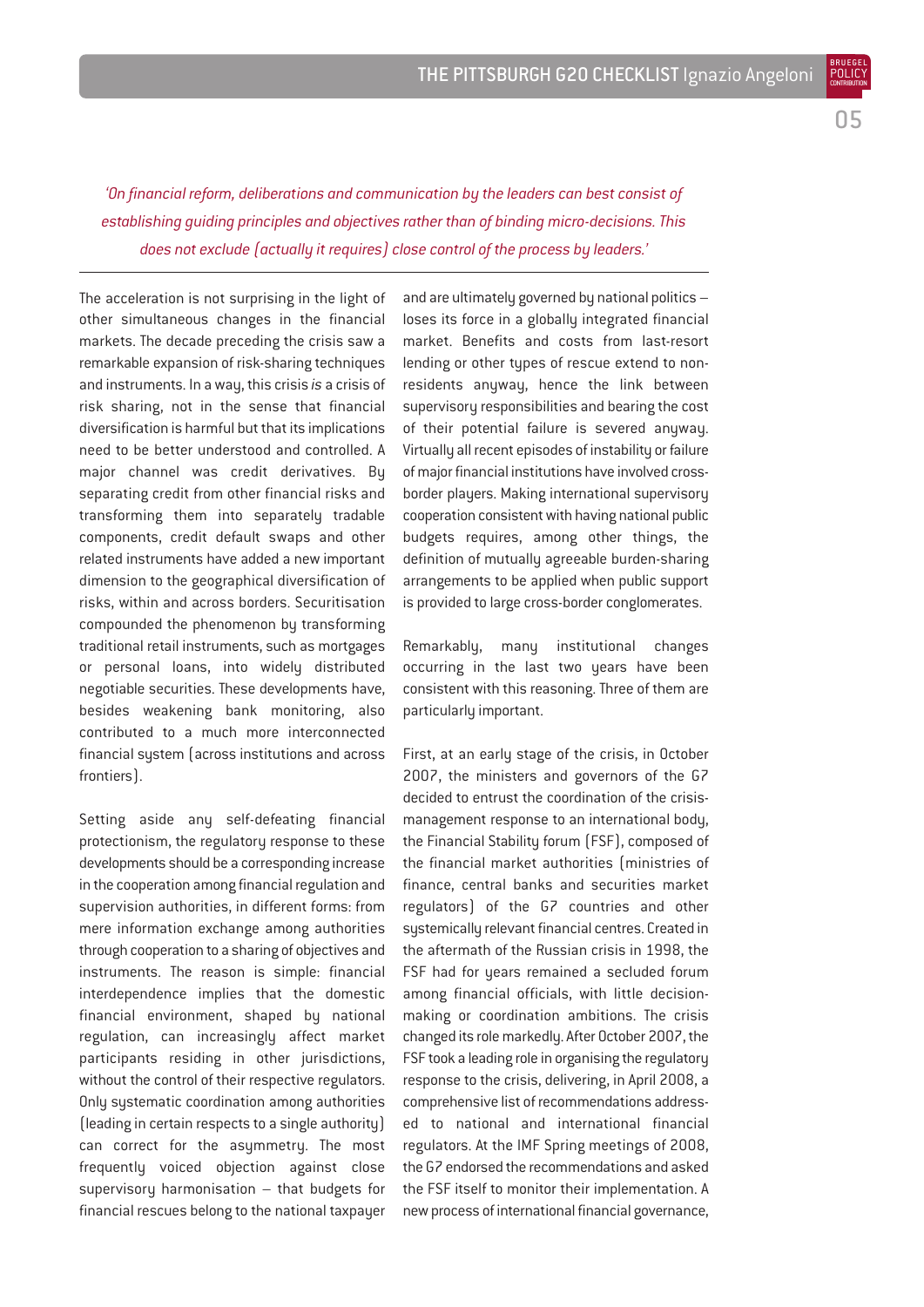rather technical in nature but unprecedented in substance, was starting.

Second, after the serious aggravation of the crisis in September 2008, the leaders of the G20 decided at the initiative of the US to convene a meeting in Washington to discuss the situation and formulate a shared policy response. Extending participation to the main emerging nations marked a historical transition from the G7 to the G20 as the centre of global financial governance. In an unusually detailed concluding document, the G20 leaders endorsed the proposals of the FSF and converted it into a new formation, the Financial Stability Board (FSB), including the emerging nations. From then on the FSB would report to the G20. Shortly afterwards, a similar extension was decided for another key international regulatory forum, the Basle Committee on Bank Supervision (BCBS), responsible for setting minimum international bank capital standards.

The third development was the decision, adopted at the following G20 leaders meeting in London (April 2009), to strengthen the mandate and governance and to increase the resources of the International Monetary Fund. The IMF, which had just completed a radical (and, one may say, rather untimely) downsizing exercise, was given new responsibilities in managing the macroeconomic policy response to the crisis, in collaboration with the FSB. The IMF was to enhance its capabilities in analysing and monitoring financial sectors, using its comparative advantages: country surveillance, macroeconomic analysis, policy advice and lending, supported by conditionality.

Seen in combination, the three steps – launch of the FSF-FSB process, upgraded G20 and stronger role for the IMF – amount to a significant strengthening and rationalisation of the

international financial architecture. Legitimacy increases because of the stronger voice and responsibility of emerging countries at the top (G20 leaders) and at the technical level (FSB and the related standard-setting bodies). Accountability is enhanced because the three main actors have a more consistent geometry: the IMF and the FSB, both with broad representation, will respond to an equally representative 'principal', the G20. This contrasts with the pre-2007 situation when, in many ways, delegation ran from the G7 to the IMF, bodies with widely different representation. The combination of the three should also be more effective than in the past in view of the strong mandate received by the FSB (in fact before October 2007 the FSF) in coordinating the actions of national and international regulators.

Can this system work? Built hastily in an emergency, will it also be effective in normal times? Here is where political guidance will be essential. The G20 summit should become a regular event, with its own established working arrangements. A key to success is in the different roles the participants should play in the new architecture: the leaders as ultimate source of decision-making and (when necessary) compromise; the ministers in charge of monitoring execution; and the two executive arms, FSB and IMF, actually implementing the decisions and ensuring the necessary cooperation at the national level. In Pittsburgh the leaders can further strengthen the overall structure by announcing explicit lines of delegation to this effect.

Rules governing cooperation between the IMF and FSB need to be built. Their structures and missions are naturally complementary but also contain potential overlaps and tensions. Their different forms of organisation (the first, a supranational organisation with a strong staff, the second an intergovernmental body with a small technical

*'Seen in combination, the three steps – launch of the FSF-FSB process, upgraded G20 and stronger role for the IMF – are a significant strengthening and rationalisation of the international financial architecture. But can this system – built hastily in an emergency – work?.'*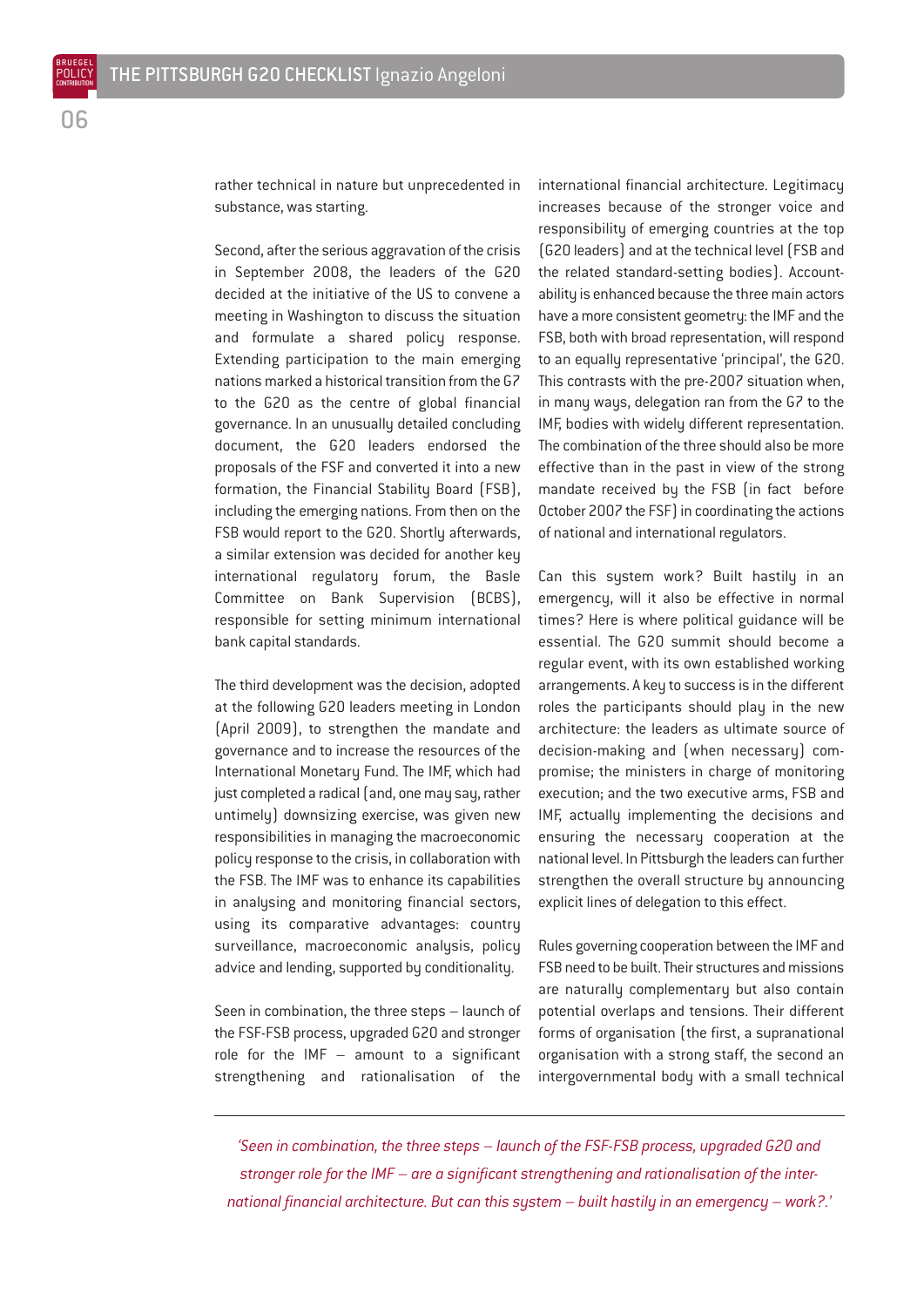BRUEGEL POLICY **CONTRIBUTION** 

secretariat) and expertise (macro-policy oriented the first, more micro prudential the second) contain synergies. To exploit them, for each decision or line of work the respective roles should be clarified *ex ante*, based on comparative advantage: who leads and who supports, who is ultimately accountable and in what form. A direct line of reporting from the two bodies to the top level, in addition to ministers, is necessary in order to strengthen accountability and ensure that leaders receive all necessary technical input.

#### DEALING WITH SYSTEMIC RISK

The renewed emphasis by policymakers on 'systemic stability' is one of the most important consequences of the crisis. Some isolated voices – a few academics and, notably, the economists at the Bank for International Settlements – had flagged the growing presence of systemic risks in the international financial system in recent years, offering evidence and recommendations, but the warnings were largely ignored or underestimated. This is changing now, opening the way to important developments in the conduct of prudential supervision and in its interaction with other economic policies. The traditional macropolicy architecture, which seemed to have reached a stable and accepted configuration in recent years, is evolving again.

Sustemic risk arises when actions of individual market participants have adverse effects on the financial system as a whole. In normal times, financial institutions protect their balance sheet with a variety of safeguards, voluntarily or imposed by regulation: capital buffers, exposure or concentration limits, free or required reserves, and so on. Capital requirements are typically determined on the assumptions that the rest of the system remains stable, that asset price volatilities are constant or predictable, and that financial markets remain functional, so that assets can be bought and sold in the market at all times. The crisis has demonstrated how implausible these assumptions are under stress. They break down, for example, when individual reactions – for example, fire sales of securities or early liquidation of lending positions – generate chain reactions by others, with negative effects on asset prices. This is likely to happen when markets are dysfunctional, very thin or illiquid, perhaps due to an abnormal degree of counterparty risk.

One consequence of bringing systemic risk into the picture is that the traditional boundaries between macroeconomic policies and prudential supervision become blurred. Instability in the financial sector can affect the macro-economy; in turn, macroeconomic conditions influence financial stability by affecting bank balance sheets. Traditionally, monetary, fiscal and supervisory policies were designed to operate separately and be conducted by different authorities, each with its own specific set of instrument and objectives. Even when the responsibilities are reunited under a single institution, for example when central banks conduct banking supervision as well, the two functions are typically carried out separately within the same house, using different data and models, largely by different people separated by informational firewalls. Accounting properly for systemic stability implies, instead, accepting a degree of interaction and interdependence between different policy functions.

Another consequence relates specifically to monetary policy. As confirmed by a growing body of analysis, the prolonged period of monetary expansion experienced at the global level in the decade preceding the crisis is a factor that contributed, among others, to the build-up of systemic risk. Abundant liquidity and low interest rates encourage the accumulation of leveraged positions and excessive risk taking in the financial sector. It is wrong to say, as some do, that monetary policy alone (by the Fed or others) caused the crisis. But it was surely among the bundle of contributory factors. Risk in the financial markets mounted during the early part of this decade in a nearly ideal macroeconomic environment, with high growth and stable prices. This apparent 'paradox' suggests that the traditional monetary frameworks like inflation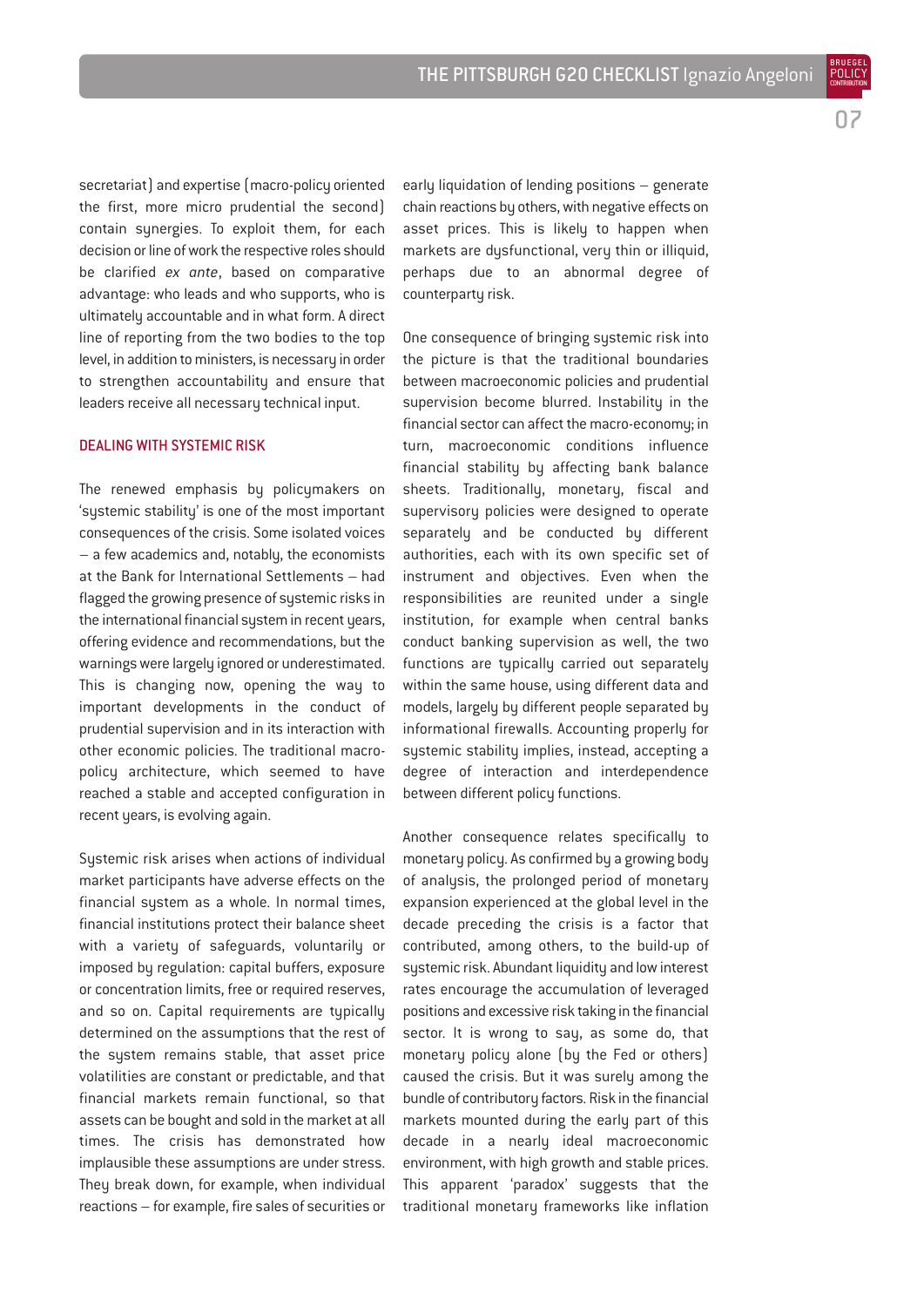*'The micro-prudential reform agenda is a composite mix, with each chapter having its own degree of complexity and controversy. Leaders should ideally avoid a hands-on stance and choose instead to indicate principles, leaving details to substructures such as the FSB.'*

targeting, prescribing that central banks should concentrate on delivering low and stable inflation at near horizons, are not sufficient safeguards against economic instability. Rethinking is necessary.

These changes in the traditional policy architecture will only happen gradually. However, some important institutional steps have already been undertaken, with Europe and the US taking the lead.

In Europe, finance ministers, endorsing the recommendations of the high-level group chaired by Jacques de Larosière, have decided to create a new European Systemic Risk Board (ESRB) at European Union level, with a predominance of central bankers but open to the participation of national and European financial authorities. The Board will monitor developments in financial markets from a systemic perspective, issue risk warnings and formulate recommendations to pertinent authorities regarding intervention needed to maintain the stability of the EU financial system. The Board will liaise with other competent authorities at the global level, such as the IMF and the FSB. After a period of preparation, the Board is expected to begin work in the course of next year.

In the US, the Obama administration has proposed a blueprint, currently in Congress, that includes the creation of a new Financial System Oversight Council, chaired by the Treasury and open to the participation of the Fed and other main federal financial authorities. Its tasks are comparable to those of the ESRB, namely to identify emerging systemic risks and the necessary policy responses. Importantly, unlike in the EU plan, the Fed will assume direct supervisory responsibility over all systemically relevant financial entities. This means that this Council will not just issue policy recommendations but will be in a position to execute them directly through one of its key

members, the Fed. Though the EU and the US plans contain relevant differences, they share the central notion of controlling for systemic risks and assigning a key role to central banks for this purpose.

Though the reform process in this area is already underway, further political guidance and mandate, also from Pittsburgh, will be useful. Two aspects in particular deserve consideration. First, promoting systemic stability will require strong cooperation among authorities (central banks, finance ministries, securities and insurance regulators) that are accustomed, by tradition and culture, to act autonomously and separately. Political influence, through the proper channels, will be necessary to bring this cooperation about. Second, the competent national structures will have to conduct a constant dialogue at a global level. Systemic risk by its very nature is transmitted across borders, and the responsible institutions will not be able to operate without a full sharing of information. A primary role for central banks, given the multiplicity of cooperation fora existing for related purposes, should help this cooperation.

#### RESHAPING PRUDENTIAL REGULATION

The micro-prudential reform agenda is a composite mix, with each chapter having its own degree of complexity and controversy. Much has already been done or is underway by regulators and central bankers organised in several international fora. Leaders should ideally avoid a hands-on stance and choose instead to indicate principles, leaving details to substructures such as the FSB. In practice, this is unlikely to happen completely. Banking regulation has entered the public debate and some aspects (like managerial compensation) have acquired symbolic value. The relationship between banks and citizens, in their dual role of bank customers and taxpayers, has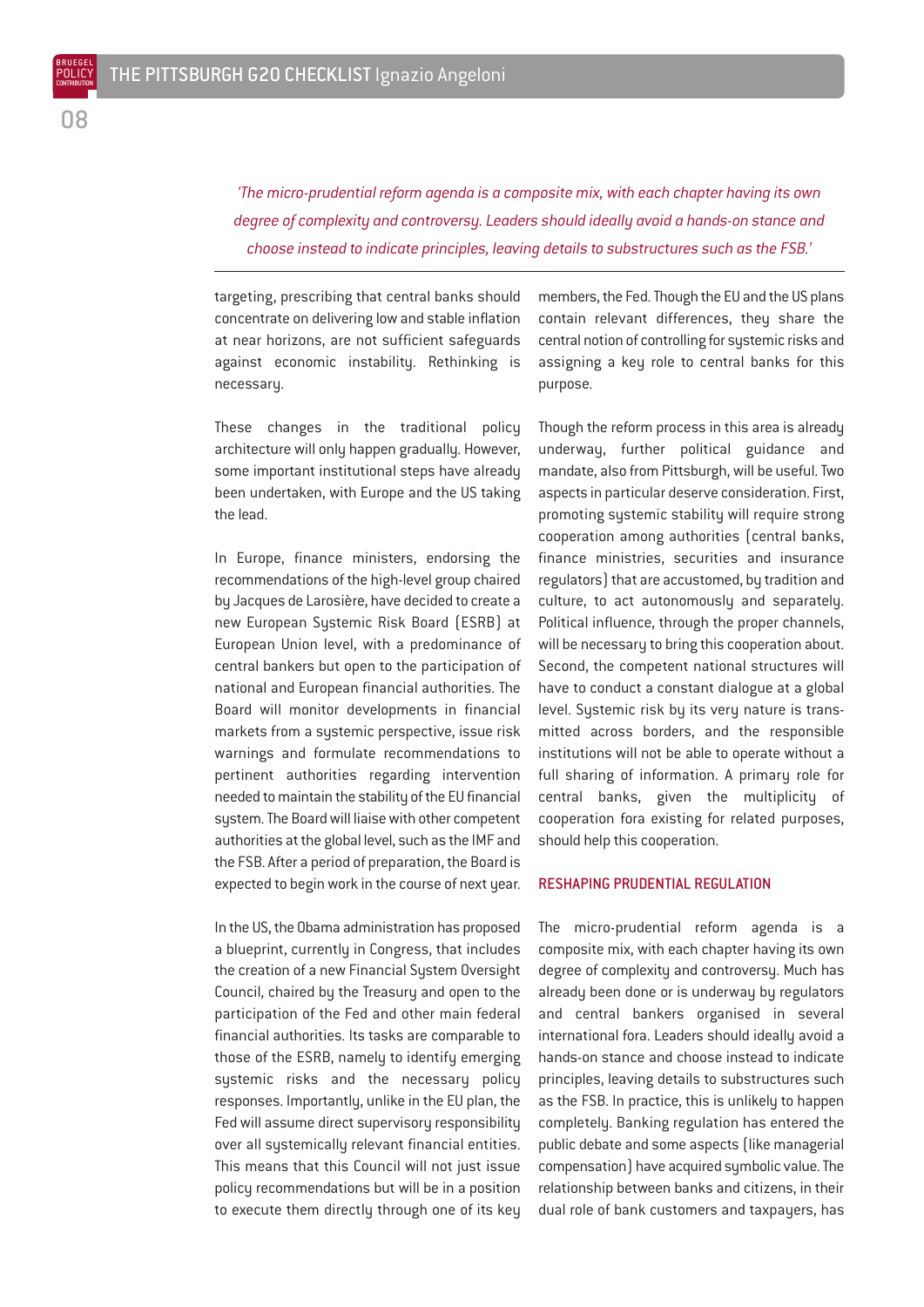become strained everywhere. In this context, the challenge for leaders will be to foster balanced progress, ensuring that the agenda is brought forward effectively and evenly. A danger is that the line of least resistance be taken, with avenues enjoying public support being pursued and others equally important but less appealing or more controversial lagging behind.

Financial regulators and central banks started to coordinate early after the crisis started within the FSF, working simultaneously on several fronts. Since the outset, the main focus has been on three areas: risk control (including capital regulation, liquidity ratios and other risk control instruments, internal risk management, etc.), market transparency (including corporate communication, disclosure policies, accounting standards, the role of credit-rating agencies, etc.), and public action to prevent and control market risks (involving *ex-ante*monitoring, stress testing, strengthening of market infrastructures, crisis management, etc.). For each of these areas a number of recommendations were formulated by the FSF, endorsed by the G7 at the Spring 2008 IMF meetings. Since then the FSF has monitored implementation, reporting periodically, and has itself conducted work on specific issues.

Since this is a crisis originating essentially in an excessive build-up of risk, it is not surprising that the issue of capital adequacy and risk controls is on top of the agenda. The consensus is now to correct for pro-cyclicality of capital regulation, inducing banks to accumulate capital resources in good times, and to ensure an adequate average capitalisation to the system as a whole. If banks are to have an adequate capital cushion in economic downturns (at least not worse than at present), meeting the two requirements implies everywhere an increase in the average rate of capitalisation. The new bank capital standards

should achieve this outcome as soon as economic conditions permit, encouraging subscription of new capital from the market to the extent possible but not excluding the public sector. Considering that the need for recapitalisation arises in part from the objective of containing systemic risks, there is no reason to exclude state intervention a *priori*. A similar argument applies, in particular, to systemically relevant banks.

Recently the BCBS agreed on principles and objectives for the new capital requirements, and an integrated proposal should be finalised very soon. It also agreed on specific proposals regarding capital surcharges on certain activities (securitisation, structured products and offbalance sheet activities). In addition to capital-isation, other aspects concerning bank balance- sheet structures have revealed their importance during the crisis. Adequate liquidity margins, in par-ticular, can become a crucial condition for survival in times of stress, even for well capitalised banks, particularly if the maturity of funding is short relative to that of other risky assets.

Another area where conflicts of objectives may arise is that of accounting. Mark-to-market rules have been recognised to be a contributor to procyclicality: write-downs during asset-price declines can induce or force further asset sales that may exacerbate the adverse impact on the market. Recognising this danger, recent changes in accounting standards in the US and elsewhere have introduced more flexibility and discretion in valuation policies by banks. Though temporary and limited departures from mark-to-market may bring relief in certain circumstances, they risk obscuring elements of information that other accounting methods cannot provide. They can also discourage necessary adjustments and cleaning-up of balance sheets.

*'Since this is a crisis originating essentially in an excessive build-up of risk, it is not surprising that the issue of capital adequacy and risk controls is on top of the agenda. The consensus is now to correct for pro-cyclicality of capital regulation.'*

09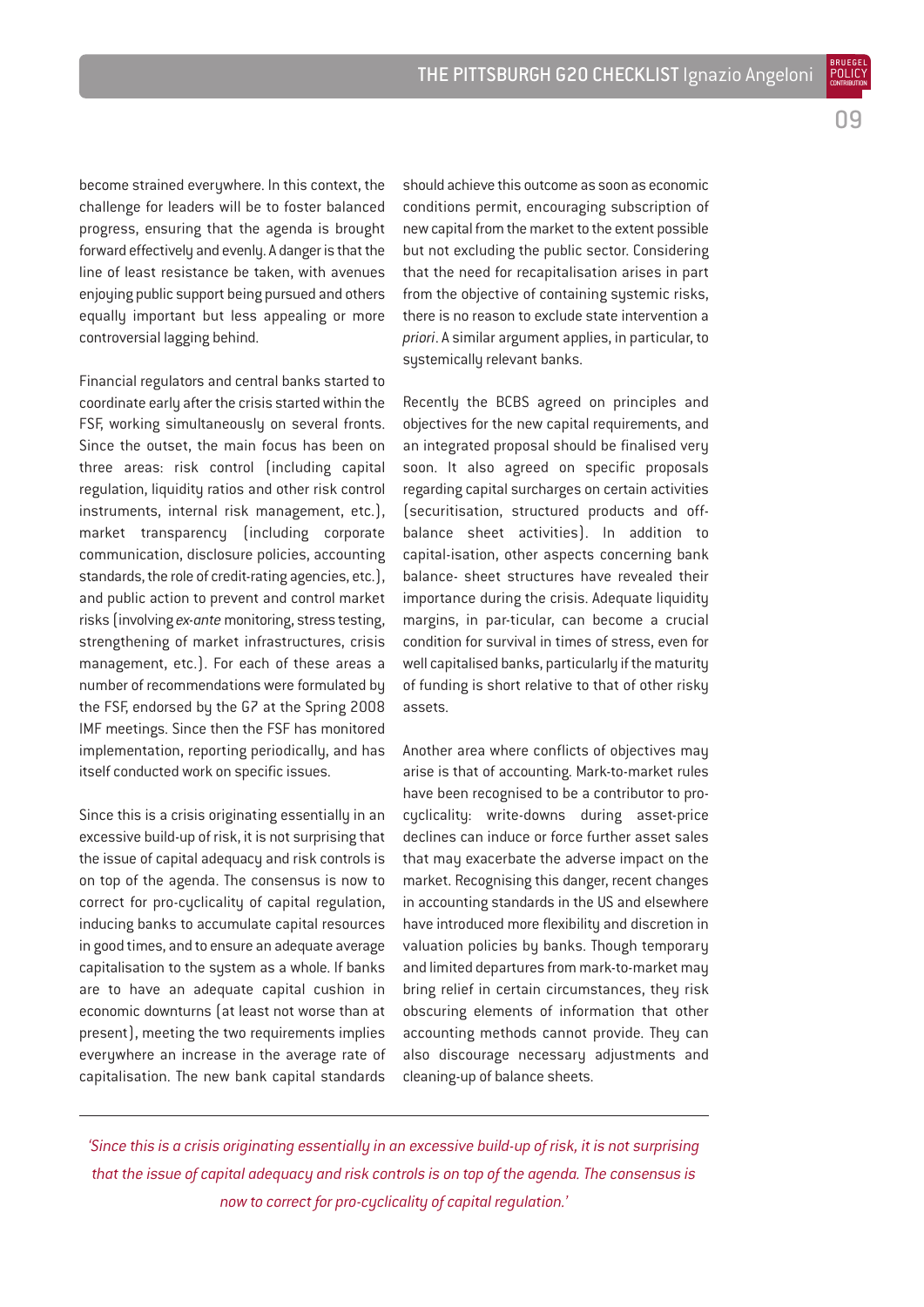In the third area, that of crisis prevention and crisis management, significant progress has already been achieved. In the US, the decision to create a central counterparty for credit derivatives should contribute to removing one of the main elements of stress experienced during the crisis. On *ex-ante* monitoring, progress is underway on stress-testing models, though the construction and maintenance of adequate databases for this purpose remains a challenge. Conversely, concrete action to mitigate the too-big-to-fail problem, so acute recently, is still to be agreed upon. This will require both *ex-ante* agreed resolution procedures for all large systemic financial conglomerates ('living wills', or 'bank hospitals') and burden-sharing arrangements for those operating cross-border.

All in all, the main lines of action have been started and are being implemented, by the FSB in collaboration with other international bodies and national authorities. In Pittsburgh and beyond, the leaders will need to ensure full and timely implementation. Support by ministers in monitoring progress will be essential.

#### A FRAMEWORK FOR GLOBAL IMBALANCES

Among all issues recently debated in international economics, that concerning global imbalances has been the most vexed (and embarrassing) for economists and policymakers. The difficulty of dealing with the problem was matched only by that of agreeing on its causes and consequences. After several years of near-equilibrium, the US current-account deficit expanded sharply in the late 1990s and reached a peak in 2006, with Japan, the oil exporters and China as its main counterparties. After 2006 the problem, while persisting, changed somewhat; a small reduction of the US deficit was offset by a sharp rise of the surplus of China and some others. Interestingly, the public attention devoted to imbalances did not develop in line with their size. As a Google search can show, for example, the frequency of use of the term 'global imbalances' was low until 2004, peaked in 2006 around the IMF meetings and abated thereafter, to rise again only after the outbreak of the crisis. Right at the peak of the phenomenon there were signs of 'fatigue'; imbalances seemed untreatable and perhaps, some argued, they were not so harmful after all.

Standard international portfolio theories suggest that current-account divergences among countries (or areas) with independent monetary and exchange regimes are subject to a spontaneous self-balancing mechanism. When a country runs a deficit, foreign portfolio holders acquire net assets towards that country, largely (it is normally assumed) denominated in its currency. After a while, the reluctance of foreigners to increase such holdings indefinitely results in a net supply in international financial markets, which causes the currency in question to depreciate. Assuming a normal response of trade flows to relative prices, the imbalance tends to be reabsorbed.

This neat scheme did not work this time, because the actors in the game (consumers, wealthholders, producers, policymakers) had different objectives and priorities on the two sides. An interest in maintaining the status quo developed symmetrically for different reasons. The US was able to prolong its unprecedented phase of economic welfare based on spending, paying with assets (dollars) it produced itself. Emerging economic powers, such as China, could run their supply-side economic development engine based on exports at full speed, delaying the structural and social changes that a transition from a producing-only to a producing-and-consuming society would necessitate. Oil producers, for their part, have always had a low propensity to invest at home. As a result, wealth holdings by surplus emerging countries, mainly accruing to and managed by official entities, automatically headed back to the largest world financial market – the US – in the form of liquid assets and government bonds. With two consequences: the high liquidity of international financial markets and demand for fixed-rate securities kept interest rates low, at both maturity ends; and as long as the mechanism persisted, the international value of the dollar could remain at levels incompatible